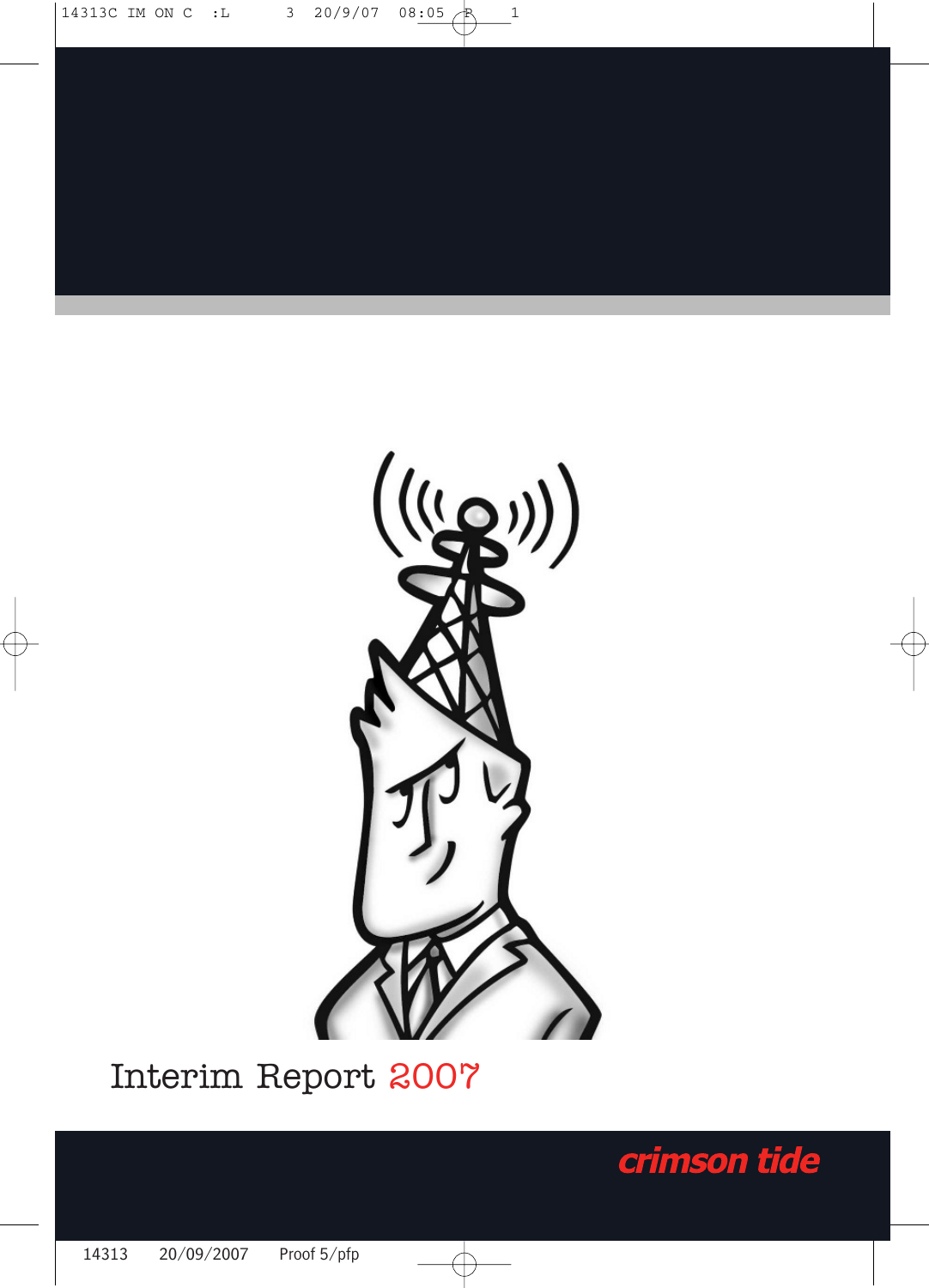# crimson tide

Barrie Whipp, Executive Chairman, commented:

"We have made great progress in the year to date and our customer base and revenues continue to grow.

Our pipeline of new business is very exciting and I am confident of our future prospects."

### Turnover

Up over 50%

## Further growth

in contracted revenues

Microsoft

Gold partner status achieved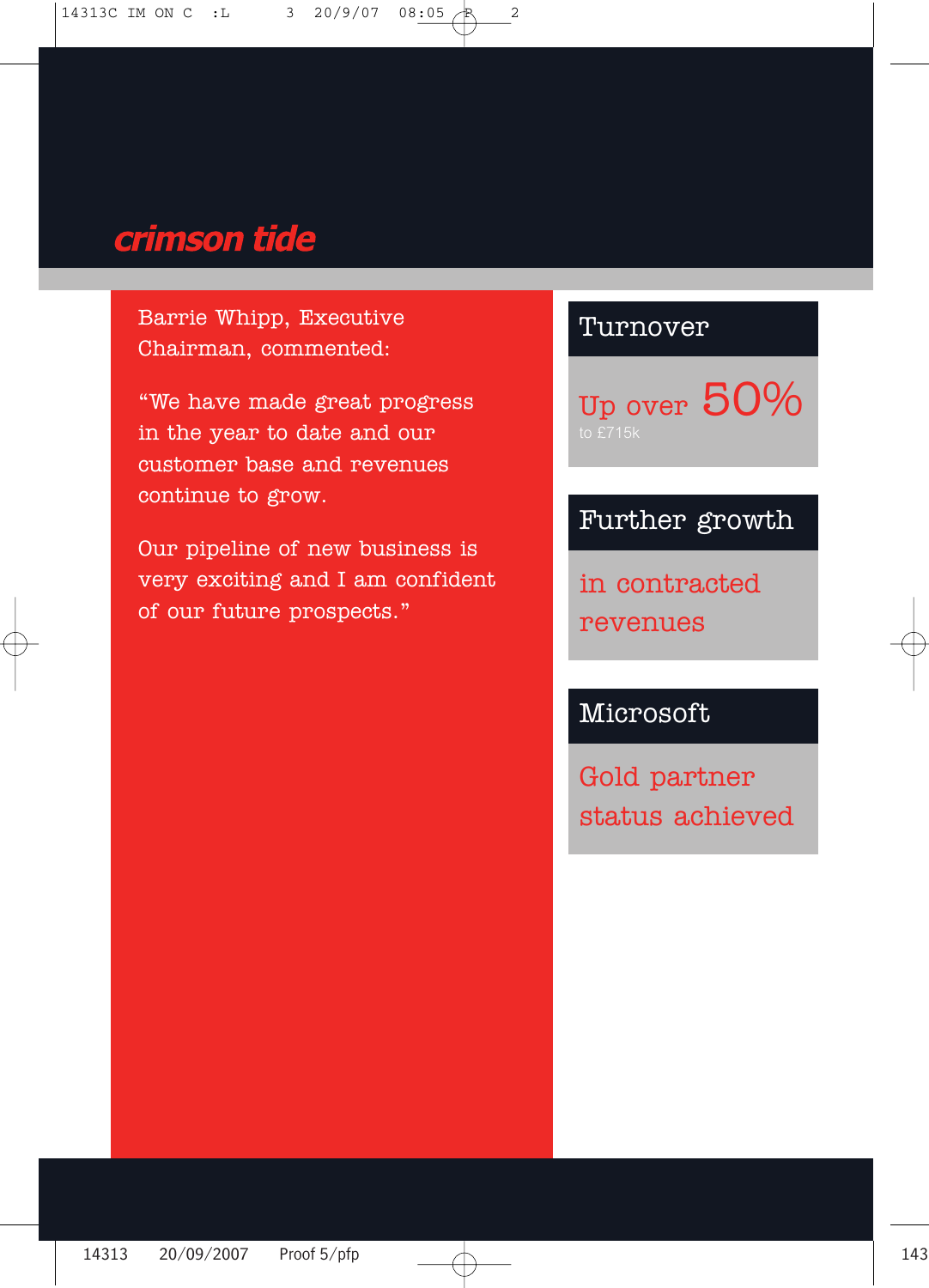#### CHAIRMAN'S STATEMENT

Six months ended 30 June 2007

I am pleased to report on your Company's progress in the first half of the year to 30 June 2007. This is the first interim report since the Company's reverse takeover by A. Cohen & Co. plc in August 2006.

We have made very good progress in a number of areas. Turnover has increased to £715,000, an increase of more than 50% over the comparative period last year. More importantly our contracted long-term revenue base is increasing all the time and it remains our priority to secure recurring subscription revenues over the more immediate one-off sales generated by our historic software business. At the EBITDA level the loss for the half year was £222,000, very similar to our expectations. The second half of the year has started with good growth from new business in mobile data solutions and a strong pipeline of opportunities in place.

Many of our subscription contracts are confidential in nature. However, I can say

that our solutions are being used in the shops and offices of a wide range of household names in retail, banking and financial services, as well as in field service environments. An increasing number of organisations are achieving a real return on investment from being able to fulfil their tasks using our range of smartphone solutions.

The period saw developments in the range of services we offer and many of the deals being concluded are now standardised for vertical markets. In addition, we have expanded our sales team who are working hard to conclude a wide range of opportunities.

Our relationship with Microsoft has strengthened considerably. The Company recently achieved Gold Partner status and I was a primary speaker at the Microsoft Worldwide Partner Conference in Denver. We are planning our participation at further events, which will raise our profile in the Microsoft community.

Our subsidiary in Ireland has performed better than expected and we are implementing a number of exciting solutions in this market. Our acquisition model has proved robust and we continue to seek further growth by acquiring companies of a similar nature.

The Directors are focused on driving the business forward to achieve an early break-even position, ensuring that our contracted book of long-term receivables enhances shareholder value. We are confident in the Company's future and continue to work hard to maximise our opportunities in an exciting market.

#### Barrie Whipp

Executive Chairman 17 September 2007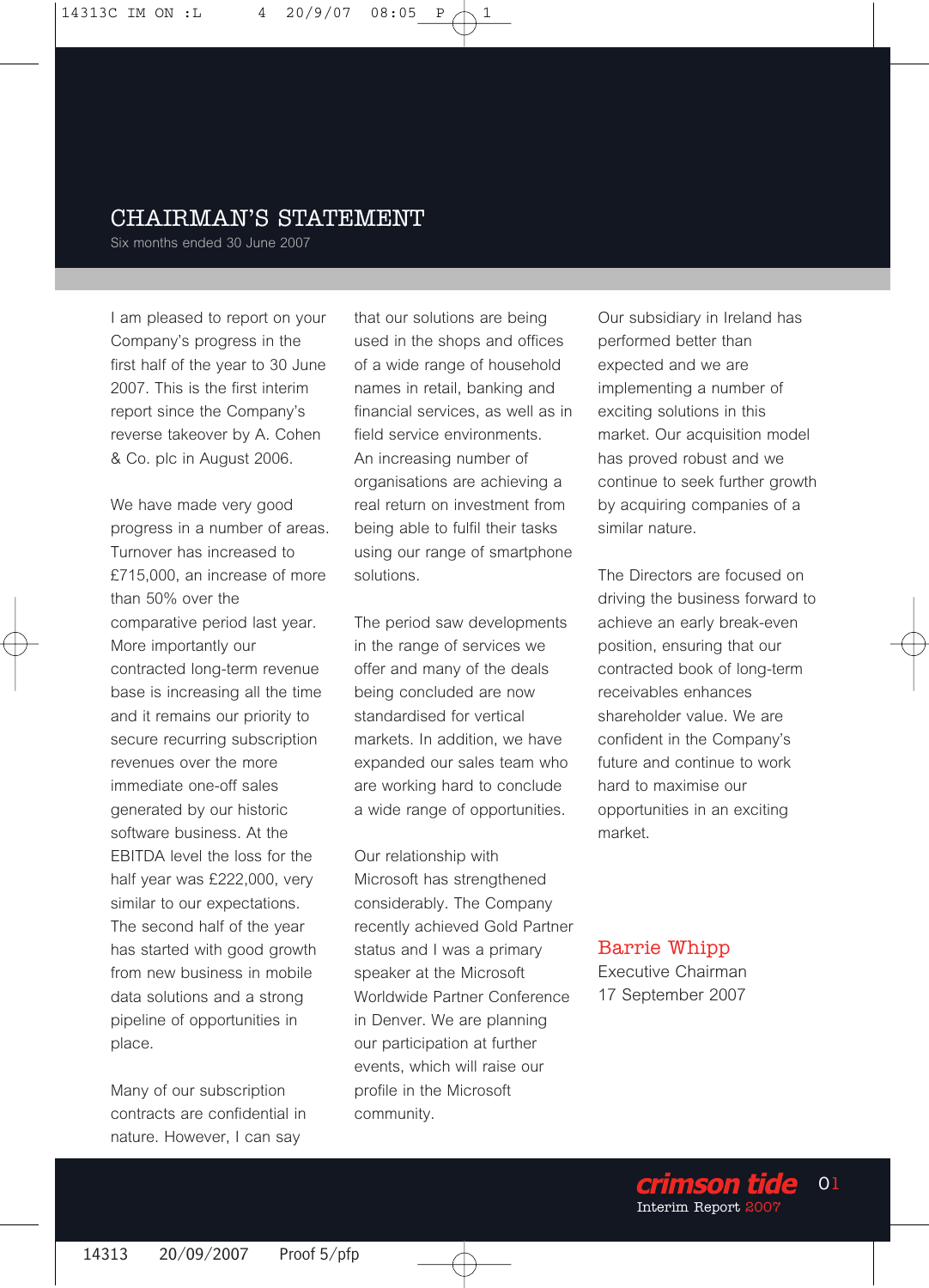#### OPERATIONAL REVIEW

During the first six months of 2007 the Group's priorities have been primarily focused on three areas:

- Targeted sales and marketing spend aimed at identified vertical markets where we have had successes to date.
- Increasing front line sales resources and expertise to accelerate growth in mobile data solutions.
- Integration of acquisition in Ireland.

Some of the funds raised on the reverse takeover in August 2006 and in the further placing completed in June 2007 have been utilised on marketing the portfolio of mobile data solutions we have, with particular focus on vertical markets with most potential. To date, we have specifically targeted businesses involved with facilities management, cleaning companies and fieldbased service engineers. This strategy has been demonstrated to be very successful and resulted in new and growing subscription business. The chosen

solutions include electronic forms providing real-time information and replacing paper-based systems, some with signature capture and some with more complex functionality. All are very affordable with the subscription model we have adopted and all immediately increase our customers' productivity, with real, identifiable benefits to their organisation.

New sales resources have followed up the emerging opportunities identified in the various marketing campaigns. After an initial learning period. we are now benefiting from this investment, securing new subscription business at an accelerating rate. Many businesses now recognise the considerable benefits of being able to work effectively when away from the office. As a result, the sales cycle is becoming shorter and there are numerous encouraging signs of growth within the areas we operate. In addition, the channel market is showing a great deal of interest in our services and solutions, aided

by our Microsoft Gold Certification, which we will exploit over the coming months.

The acquisition in Ireland late last year has given us increased geographical coverage. The business, now renamed Crimson Tide (IE) Limited, has been successfully integrated into the Group with key personnel in Ireland making a significant contribution to this achievement. Back office activities have been centralised in the UK leaving the Irish business profitable and cash generative in the first half of 2007. Cross-selling opportunities are being progressed and I will advise further on this in the year end accounts.

Crimson Tide's employees have risen to the challenges brought about by the increasing rate of growth and new business being secured. We introduced an Enterprise Management Incentive (EMI) share option scheme and granted 11 million share options in February as an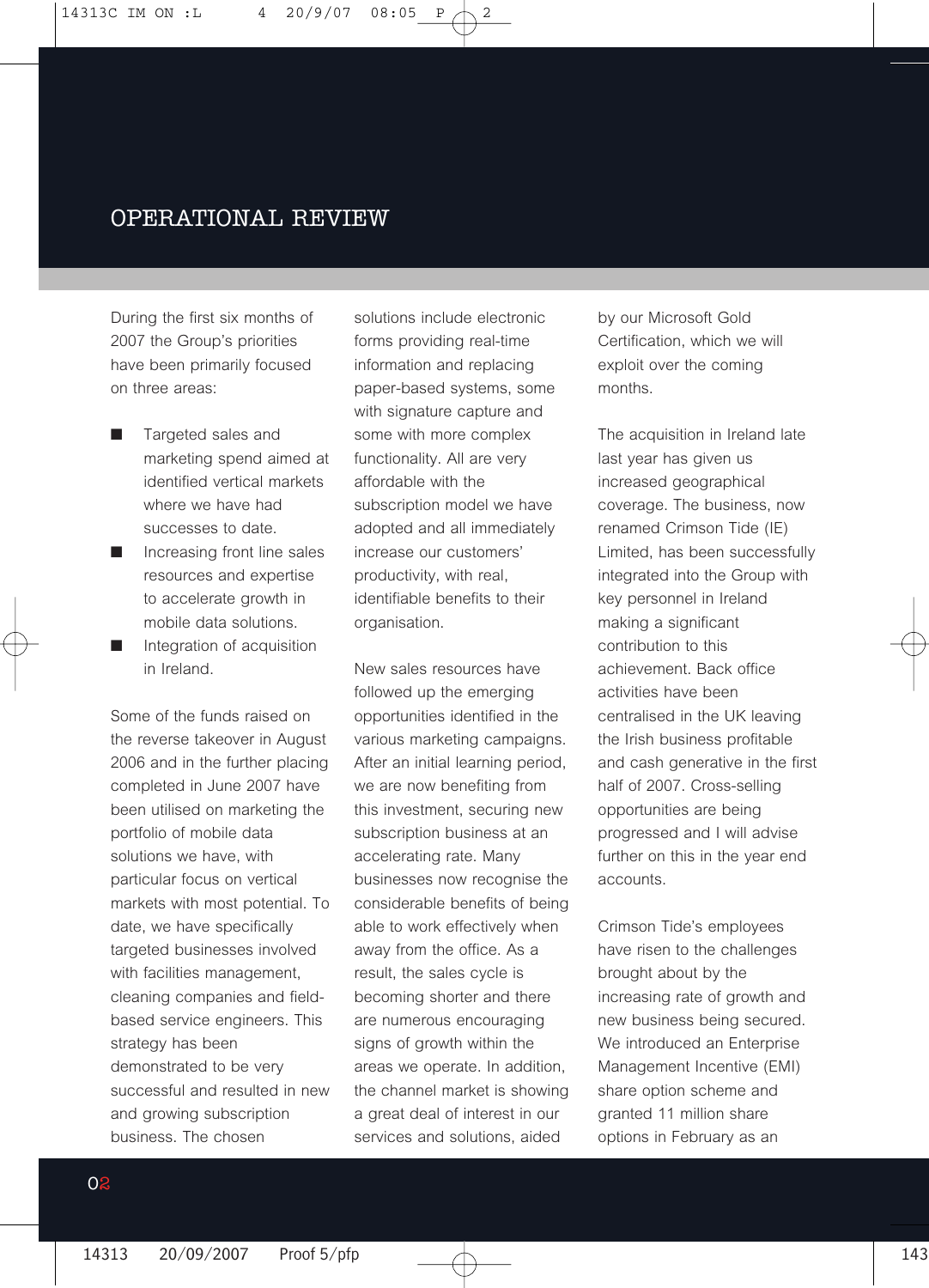added incentive and in recognition of the recipients' efforts to date. The options satisfy the EMI scheme requirements and are aligned to shareholders' aims, only being exercisable if the Group's share price increases by 66% from the value at the time of the reverse acquisition. I would like to take this opportunity to thank the whole Crimson Tide team for their continuing dedication and hard work.

We are very pleased with the progress we have made so far, the results of which will become more apparent as the growing monthly subscription revenues accumulate over their contracted periods. The market in which we operate is increasingly familiar with the benefits of mobile working and we are confident that the outlook for the business is very promising.

#### Stephen Goodwin

Chief Executive 17 September 2007

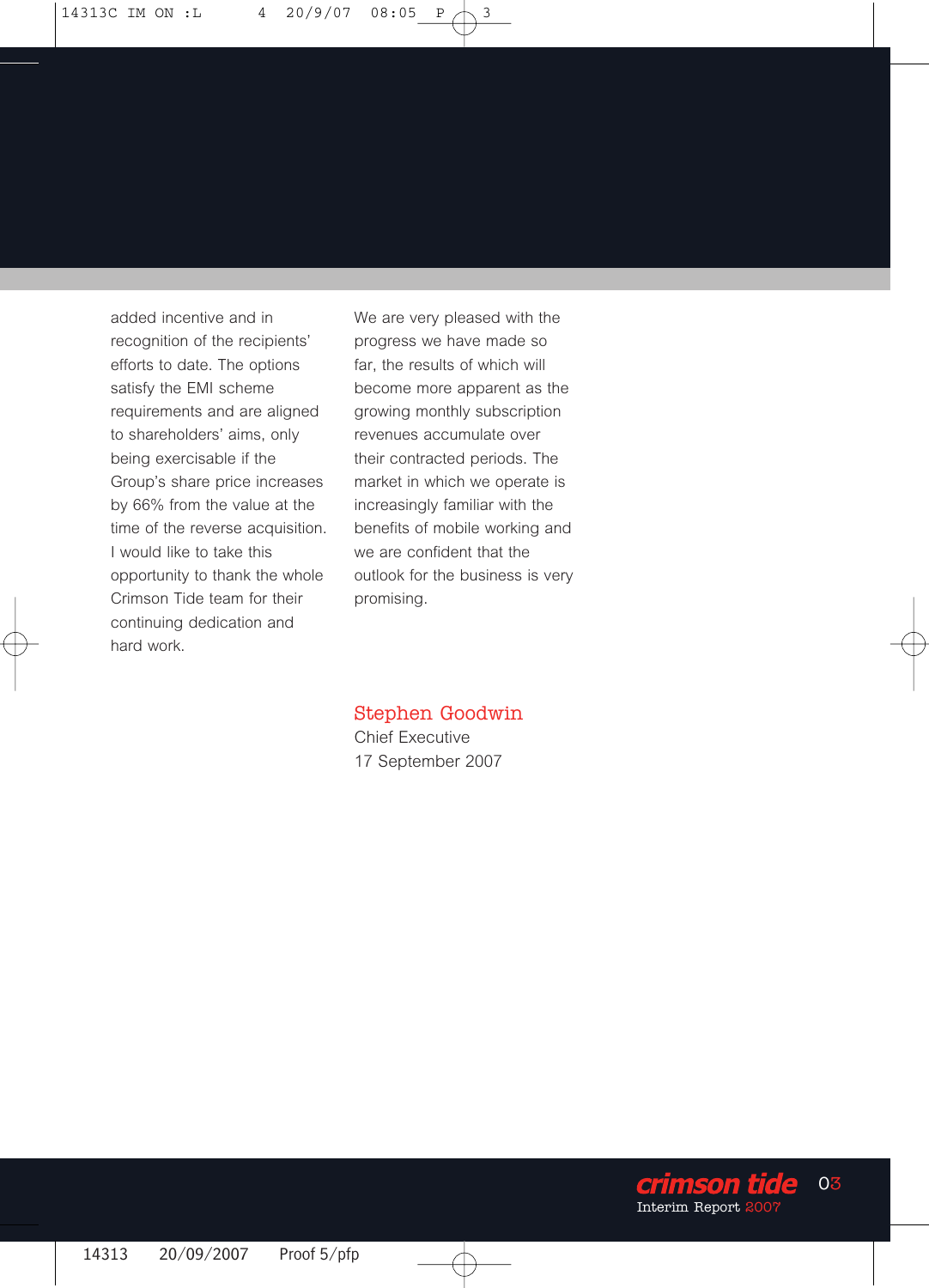## UNAUDITED CONSOLIDATED INCOME STATEMENT

for the six months ended 30 June 2007

|                                           | <b>Unaudited</b> | Unaudited | Audited     |
|-------------------------------------------|------------------|-----------|-------------|
|                                           | 6 months         | 6 months  | 14 months   |
|                                           | ended            | ended     | ended       |
|                                           | 30 June          | 30 June   | 31 December |
|                                           | 2007             | 2006      | 2006        |
|                                           | £000             | £000      | £000        |
| Revenue                                   | 715              | 472       | 1,105       |
| Cost of sales                             | (307)            | (225)     | (524)       |
| <b>Gross profit</b>                       | 408              | 247       | 581         |
| Total operating expenses                  | (648)            | (295)     | (876)       |
| Loss from operations                      | (240)            | (48)      | (295)       |
| Interest income                           | 7                |           | 6           |
| Interest payable and similar charges      | (8)              | (3)       | (8)         |
| Loss before taxation                      | (241)            | (51)      | (297)       |
| Tax on loss on ordinary activities        |                  |           |             |
| Loss for the period attributable to       |                  |           |             |
| equity holders of parent                  | (241)            | (51)      | (297)       |
| Loss per share                            |                  |           |             |
| Basic and diluted loss per ordinary share | (0.09p)          | (0.07p)   | (0.13p)     |
|                                           |                  |           |             |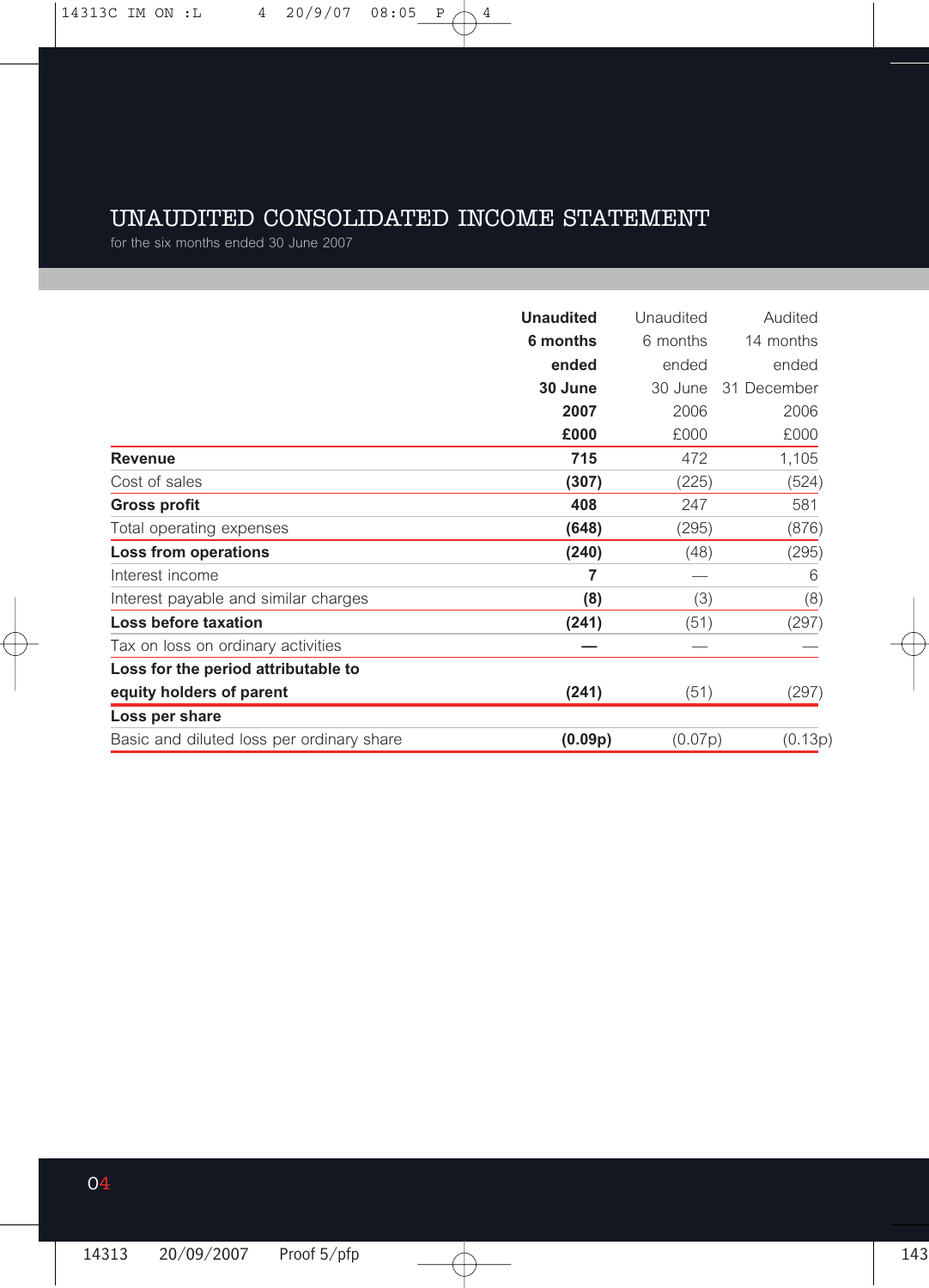## UNAUDITED CONSOLIDATED BALANCE SHEET

as at 30 June 2007

|                                              | <b>Unaudited</b> | Unaudited | Audited     |
|----------------------------------------------|------------------|-----------|-------------|
|                                              | As at            | As at     | As at       |
|                                              | 30 June          | 30 June   | 31 December |
|                                              | 2007             | 2006      | 2006        |
|                                              | £000             | £000      | £000        |
| <b>Assets</b>                                |                  |           |             |
| Intangible assets                            | 850              | 271       | 732         |
| Equipment, fixtures and fittings             | 27               | 20        | 24          |
| <b>Total non-current assets</b>              | 877              | 291       | 756         |
| Inventories                                  | 23               | 11        | 28          |
| Trade and other receivables                  | 290              | 166       | 414         |
| Cash and cash equivalents                    | 267              | 24        | 394         |
| <b>Total current assets</b>                  | 580              | 201       | 836         |
| <b>Total assets</b>                          | 1,457            | 492       | 1,592       |
| <b>Equity and liabilities</b>                |                  |           |             |
| Share capital                                | 5,789            | 730       | 5,679       |
| Capital redemption reserve                   | 49               |           | 49          |
| Share premium                                | 1,010            | 279       | 915         |
| Other reserves                               | 457              |           | 457         |
| Reverse acquisition reserve                  | (5, 244)         |           | (5,244)     |
| Retained earnings                            | (1,404)          | (927)     | (1, 163)    |
| <b>Total equity</b>                          | 657              | 82        | 693         |
| <b>Creditors</b>                             |                  |           |             |
| Amounts falling due within one year          | 681              | 376       | 763         |
| <b>Creditors</b>                             |                  |           |             |
| Amounts falling due after more than one year | 119              | 34        | 136         |
| <b>Total liabilities</b>                     | 800              | 410       | 899         |
| <b>Total equity and liabilities</b>          | 1,457            | 492       | 1,592       |

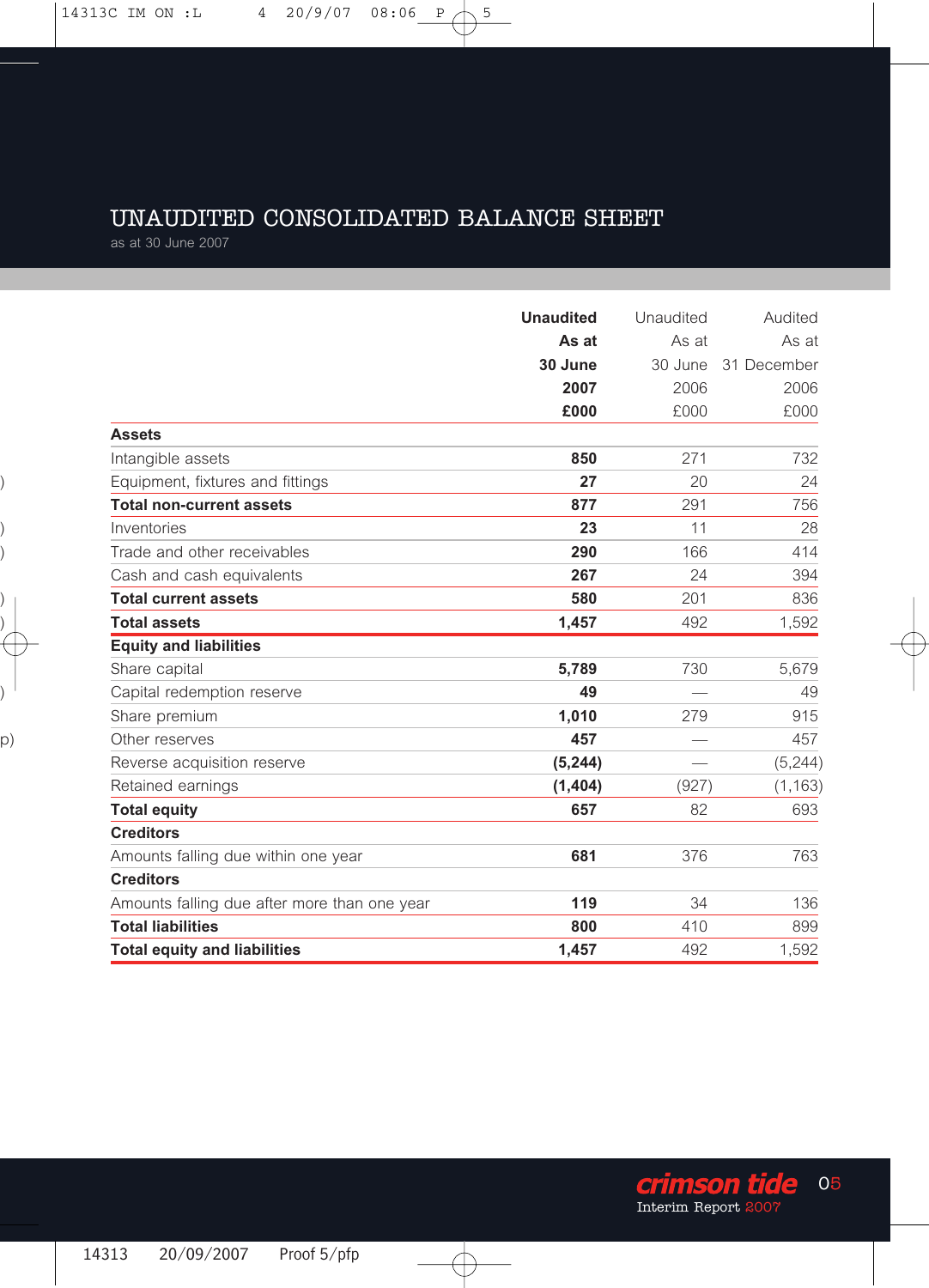## UNAUDITED CONSOLIDATED STATEMENT OF CHANGES IN EQUITY

as at 30 June 2007

|                            |         | Capital re- |              |                          | <b>Reverse</b> |                 |       |  |
|----------------------------|---------|-------------|--------------|--------------------------|----------------|-----------------|-------|--|
|                            | Share   | demption    | <b>Share</b> | <b>Other acquisition</b> |                | <b>Retained</b> |       |  |
|                            | capital | reserve     | premium      | reserves                 | reserve        | earnings        | Total |  |
| Group                      | £000    | £000        | £000         | £000                     | £000           | £000            | £000  |  |
| Balance as at              |         |             |              |                          |                |                 |       |  |
| 31 December 2005           | 730     |             | 279          |                          |                | (876)           | 133   |  |
| Loss for the period        |         |             |              |                          |                | (51)            | (51)  |  |
| <b>Balance as at</b>       |         |             |              |                          |                |                 |       |  |
| 30 June 2006               | 730     |             | 279          |                          |                | (927)           | 82    |  |
| Balance as at              |         |             |              |                          |                |                 |       |  |
| 31 December 2006           | 5.679   | 49          | 915          | 457                      | (5,244)        | (1, 163)        | 693   |  |
| Loss for the period        |         |             |              |                          |                | (241)           | (241) |  |
| Proceeds from new shares   |         |             |              |                          |                |                 |       |  |
| issued during 6 months 110 |         |             | 95           |                          |                |                 | 205   |  |
| <b>Balance as at</b>       |         |             |              |                          |                |                 |       |  |
| 30 June 2007               | 5,789   | 49          | 1,010        | 457                      | (5,244)        | (1,404)         | 657   |  |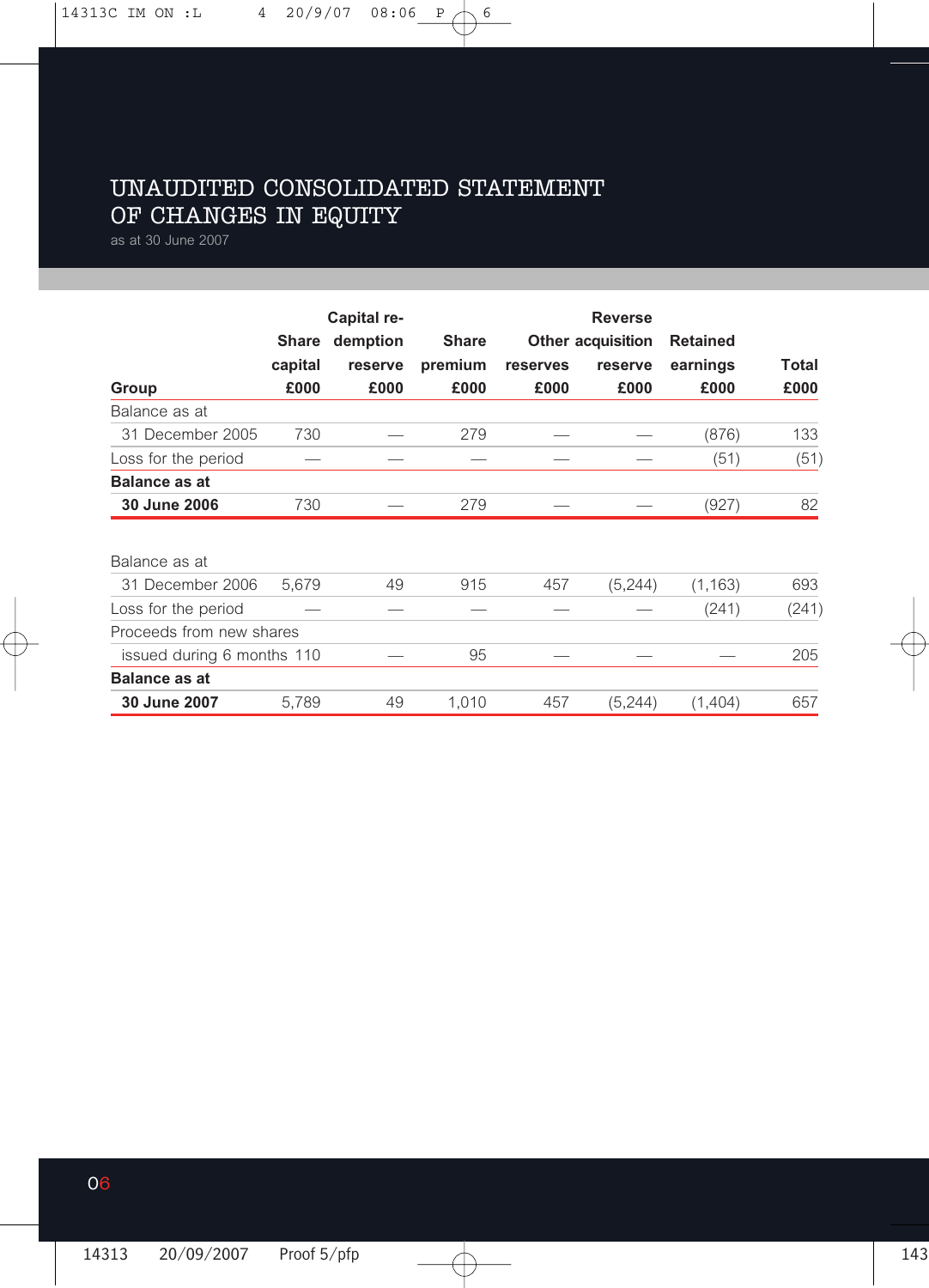### UNAUDITED CONSOLIDATED STATEMENT OF CASH FLOWS

as at 30 June 2007

|                                                            | <b>Unaudited</b> | Unaudited      | Audited     |
|------------------------------------------------------------|------------------|----------------|-------------|
|                                                            | 6 months         | 6 months       | 14 months   |
|                                                            | ended            | ended          | ended       |
|                                                            | 30 June          | 30 June        | 31 December |
|                                                            | 2007             | 2006           | 2006        |
|                                                            | £000             | £000           | £000        |
| Loss from operations                                       | (240)            | (48)           | (295)       |
| Adjustments for:                                           |                  |                |             |
| Amortisation of intangibles                                | 16               | 16             | 47          |
| Depreciation of equipment, fixtures and fittings           | $\overline{2}$   | 7              | 23          |
| Operating cash flows before movements in                   |                  |                |             |
| working capital and provisions                             | (222)            | (25)           | (225)       |
| Decrease in inventories                                    | 5                |                | 17          |
| Decrease in trade and other receivables                    | 123              | 10             |             |
| (Decrease)/Increase in trade and other payables            | (207)            | 28             | (33)        |
| Cash (used in)/generated from operations                   | (301)            | 13             | (241)       |
| Income taxes paid                                          |                  |                |             |
| Net cash (used in)/from operating activities               | (301)            | 13             | (241)       |
| Cash flows from investing activities and servicing finance |                  |                |             |
| Purchases of fixed assets                                  | (4)              | (9)            |             |
| Acquisition of subsidiaries                                |                  |                | (467)       |
| Interest received                                          | 7                |                | 6           |
| Interest paid                                              | (8)              | (3)            | (8)         |
| Net cash used in investing activities                      | (5)              | (12)           | (469)       |
| Cash flows from financing activities                       |                  |                |             |
| Proceeds on issues of shares                               | 205              |                | 848         |
| Net increase/(decrease) in borrowings                      | (22)             | 1              | 147         |
| Net cash from financing activities                         | 183              | 1              | 995         |
| Net (decrease)/increase in cash and cash equivalents       | (123)            | $\overline{2}$ | 285         |
| Net cash and cash equivalents at beginning of period       | 371              | 22             | 86          |
| Net cash and cash equivalents at end of period             | 248              | 24             | 371         |
| <b>Analysis of net funds</b>                               |                  |                |             |
| Cash and cash equivalents                                  | 267              | 24             | 394         |
| Bank overdraft                                             | (19)             |                | (23)        |
|                                                            | 248              | 24             | 371         |
| Other borrowings due within one year                       | (66)             | (11)           | (71)        |
| Borrowings due after one year                              | (119)            | (34)           | (136)       |
| Finance leases                                             | (17)             | (9)            | (16)        |
| Net funds                                                  | 46               | (30)           | 148         |

**Crimson tide**<br>Interim Report 2007 07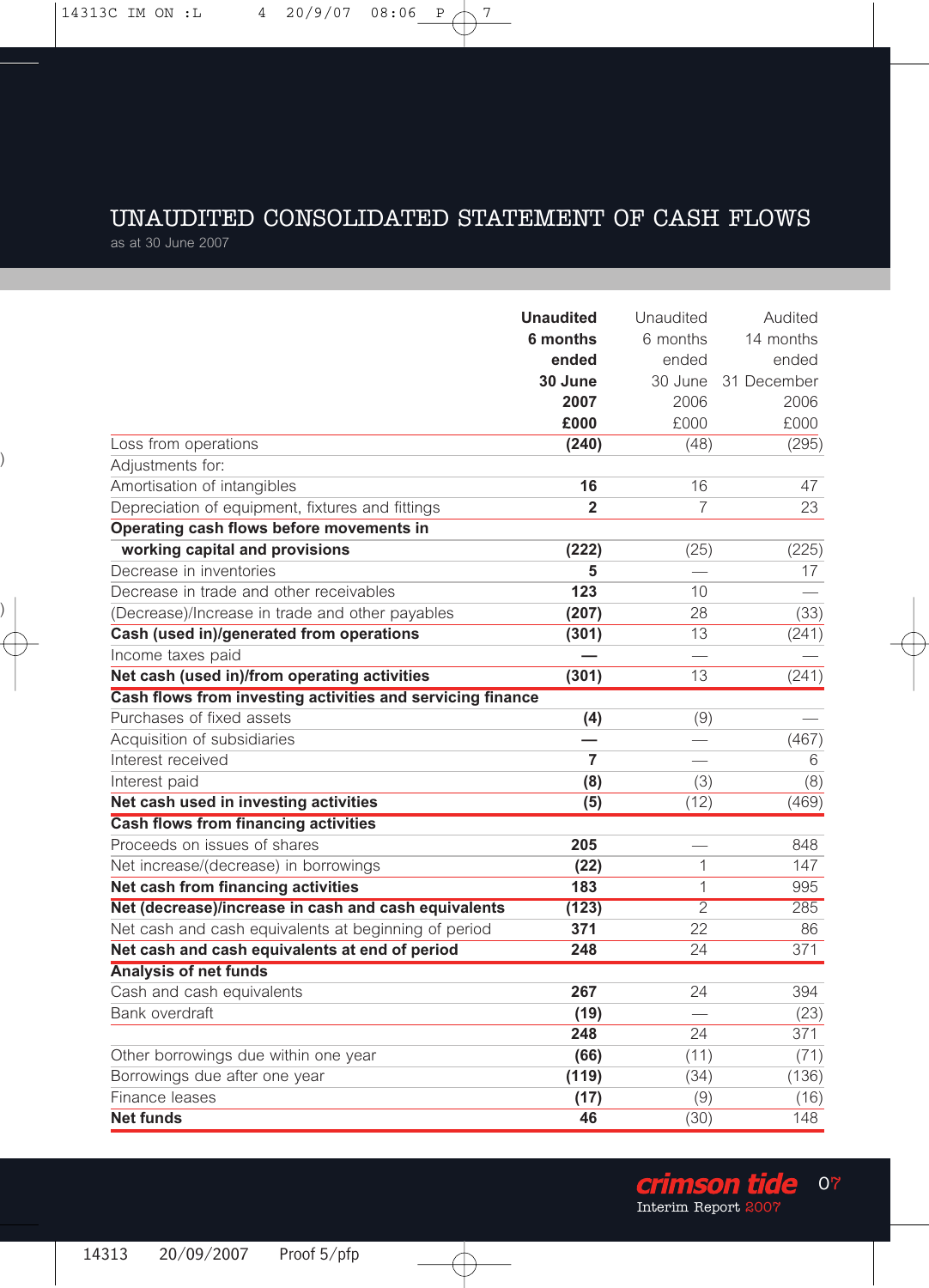#### NOTES TO THE UNAUDITED INTERIM RESULTS

for the six months ended 30 June 2007

#### 1. Basis of preparation of interim report

The information for the period ended 30 June 2007 does not constitute statutory accounts as defined in section 240 of the Companies Act 1985. It has been prepared in accordance with the accounting policies set out in, and is consistent with, the audited financial statements for the fourteen months ended 31 December 2006. A copy of the statutory accounts for that period has been delivered to the Registrar of Companies. The auditors' report on those accounts was unqualified and did not contain statements under Section 237(2) or (3) of the Companies Act 1985.

The interim financial report has been prepared using accounting policies consistent with International Financial Reporting Standards. The financial statements have been prepared under the historical cost basis and the comparative information relates to Crimson Tide mPro Limited reflecting a continuation of the business of Crimson Tide mPro Limited following the reverse acquisition by A. Cohen & Co. plc in 2006.

#### 2. Loss per share

The calculation of the basic and diluted loss per share is based on the following data:

|                                 | <b>Unaudited</b> | Unaudited | Audited             |
|---------------------------------|------------------|-----------|---------------------|
|                                 | 6 months         | 6 months  | 14 months           |
|                                 | ended            | ended     | ended               |
|                                 | 30 June          |           | 30 June 31 December |
|                                 | 2007             | 2006      | 2006                |
| <b>Earnings</b>                 |                  |           |                     |
| Reported loss (£000)            | (241)            | (51)      | (297)               |
| Reported loss per share (pence) | (0.09)           | (0.07)    | (0.13)              |

| Weighted average number of ordinary shares     | <b>No.000</b> | No.000 | No.000  |
|------------------------------------------------|---------------|--------|---------|
| Shares in issue at start of period             | 279.904       | 73.003 | 200.759 |
| Effect of shares issued during the period      | 1.537         |        | 23.331  |
| Weighted average number of ordinary shares for |               |        |         |
| the purposes of basic earnings per share       | 281.441       | 73.003 | 224.090 |

Due to the Group's loss for the period, the diluted loss per share is the same as the basic loss per share.